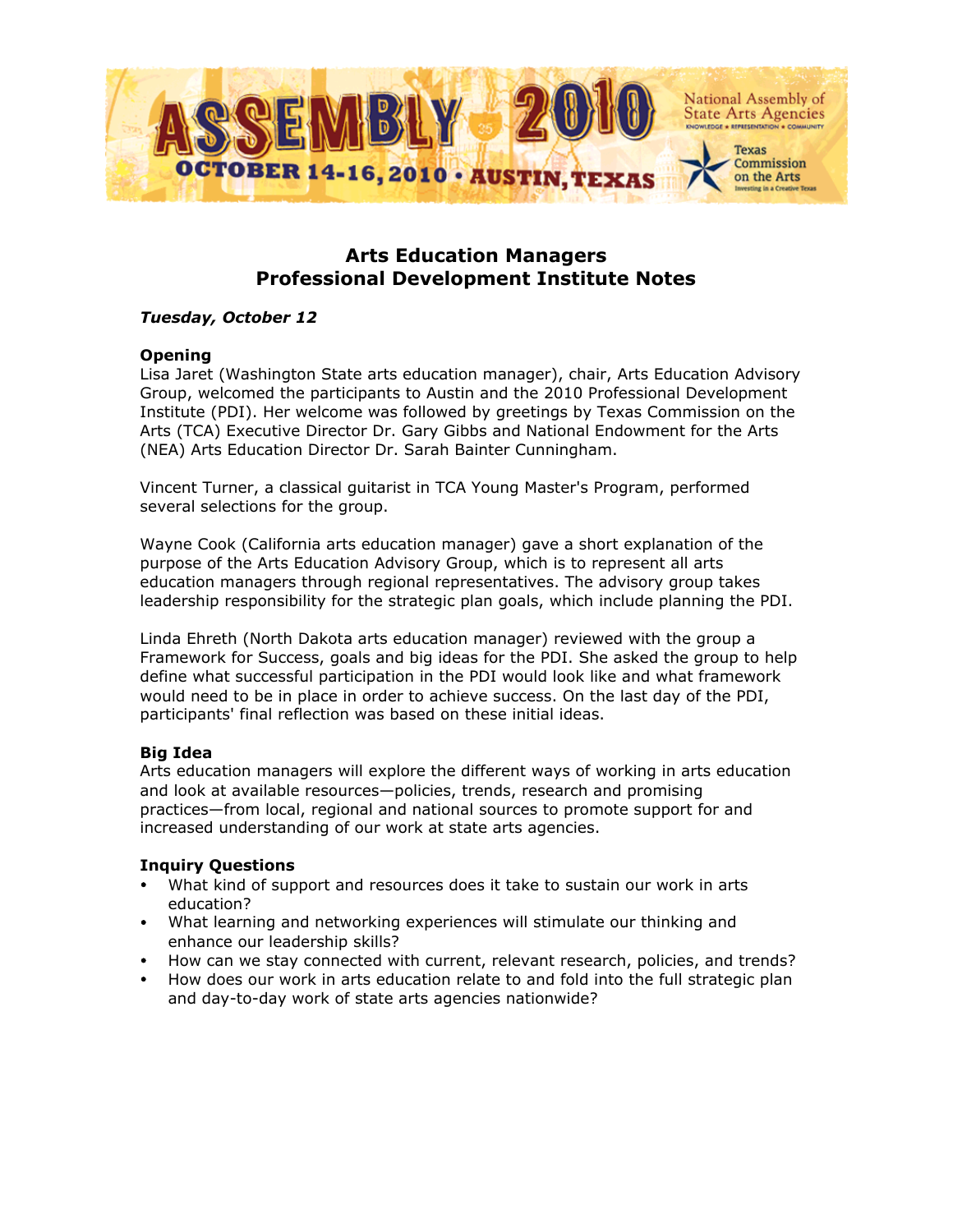## **Learning Goals**

Arts education managers will:

- engage in conversations with peers about arts education issues relevant to their work to feel more connected within the arts education manager learning community;
- strengthen targeted management skills;
- increase knowledge about current national arts education policy;
- experience showcases of arts education research;
- learn about models for communitywide arts education efforts.

## **Evidence of Learning**

Arts education managers:

- are able to name specific ways that this experience connects to their own work at whatever stage they are in their work;
- leave with a better understanding of the resources available to them and know who to contact for more information;
- participate fully in sessions, share knowledge, and raise questions.

Notes from this discussion are below.

## **Framework for Success**

- Allow time for silence and reflection.
- Be in the moment—be focused, engaged.
- Listen and share.
- Move as a herd toward arts education; build consensus.
- Take good practices and language to build our own dictionary.
- Practice mutual respect and good humor at all times.
- Don't be shy.
- Pause when opinionated.
- Define acronyms.
- Be respectful with cell phone usage.

## **Success**

- Full participation
- Chance to learn best practices from other states
- Chance to make strategic connections that go beyond my own state—national impact
- To be energized
- To be affirmed: we are not alone or drowning
- Balance of knowledge—input and output

## **Memorial: John Benjamin**

Kim Leavitt (Tennessee arts education manager) and Nancy Daugherty (NEA Arts Education Specialist) shared remarks and a video tribute, which included highlights from John Benjamin's life.

## **Speed Networking**

Bonnie Koba (Connecticut arts education manager) led a networking exercise to help people get to know one another better before the start of sessions.

Arts Education Managers Professional Development Institute Notes 2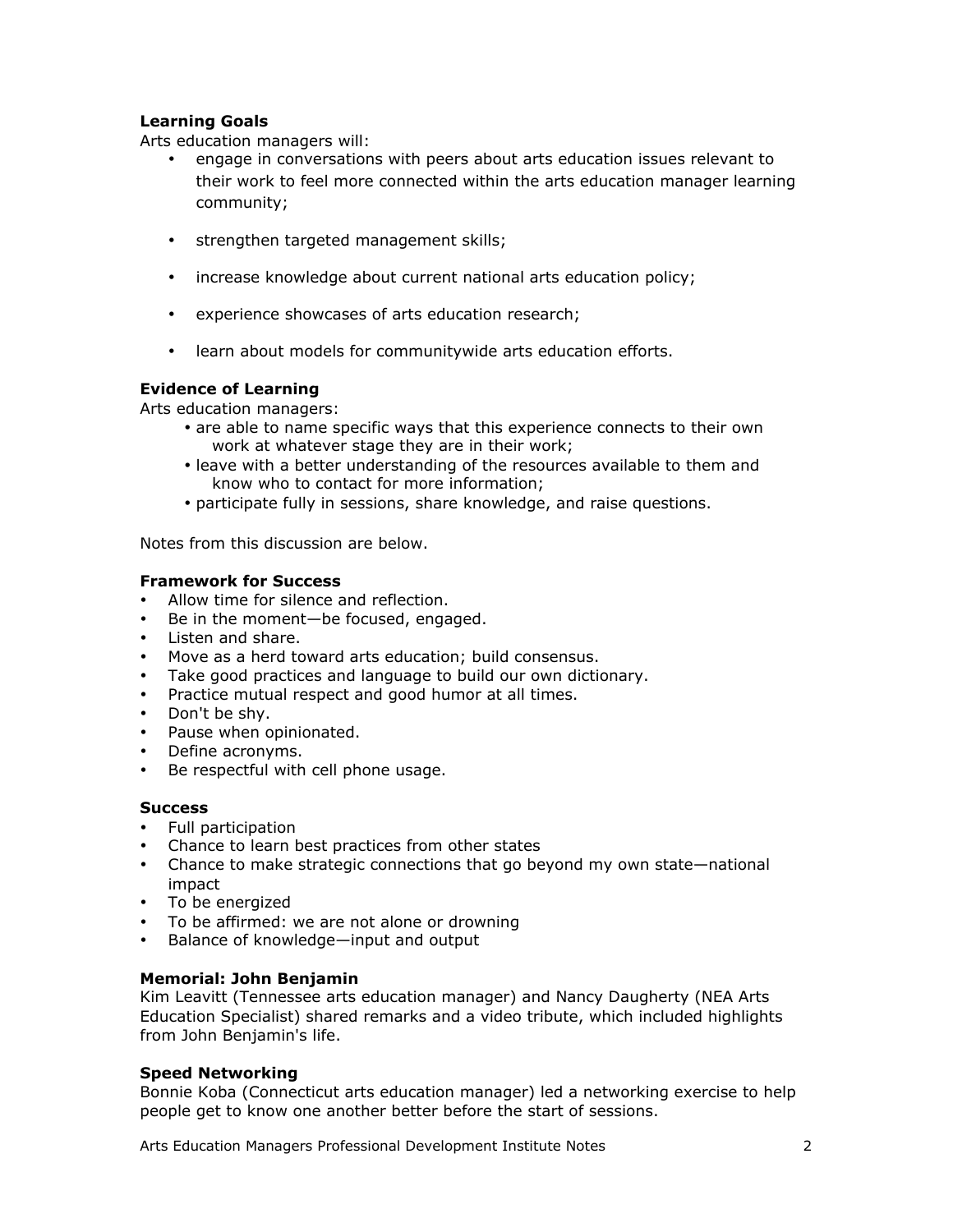## **Concurrent Sessions**

Arts education managers had an opportunity to choose two session topics from the choices stated below. If available and applicable, a link to a PowerPoint and/or handouts follows. See PDI agenda for full description of the session.

- State and National Arts Education Partnerships
- [Harnessing New Technologies for Arts Learning and Participation](http://www.nasaa-arts.org/Learning-Services/Past-Meetings/Assembly-2010-Proceedings/Harnessing-New-Technologies.pdf) o [Harnessing New Technologies Handout](http://www.nasaa-arts.org/Learning-Services/Past-Meetings/Assembly-2010-Proceedings/Harnessing-New-Technologies-Handout.pdf)
- Book club, *[Building Creative Capital](http://www.wolfbrown.com/whitepaper/WB_BuildingCreativeCapital.pdf)*
- [Alabama Access Arts Survey](http://www.nasaa-arts.org/Learning-Services/Past-Meetings/Assembly-2010-Proceedings/Alabama-Access-Arts-Survey.pdf)

### **Reception at Serrano's Restaurant**

Networking continued at a welcome reception at a local Austin restaurant.

### *Wednesday, October 13*

### **Opening Wellness Activity**

Local guest artist Dan Egger-Belandria led the group in an opening warm-up using boom whackers, which are hollow tubes that create both rhythm and melody. Easy yoga was integrated into the session.

### **mindPOP: Expanding Creative Learning in Austin**

Dr. Brent Hasty, director of mindPOP, led a session on the evolution of mindPOP and the partnerships the organization are working to build and sustain. The organization is about the system and not the child. The difference from Big Thought is that mindPOP focused on building a system rather than starting a new organization. Community building was very important to creating mindPOP. The evaluation piece is part of ongoing task force.

### **Evaluation Information**

Found that middle schools were the most underserved. Middle-income schools are most underserved, too.

Roadmap research process:

- surveyed arts organizations
- surveyed AISD, teachers
- reviewed district arts data

### **Drum Session with Dan Egger-Belandria**

Dan Egger-Belandria supplied each participant with a drum and led the group through rhythm and call-and-response exercises that stimulated the mind and energized the body.

### **Roundtable Discussions**

Eight topics were presented to the group for discussion over two back-to-back sessions. Participants were asked to contribute yellow notes with something they learned in the session, and a different color note with questions or something else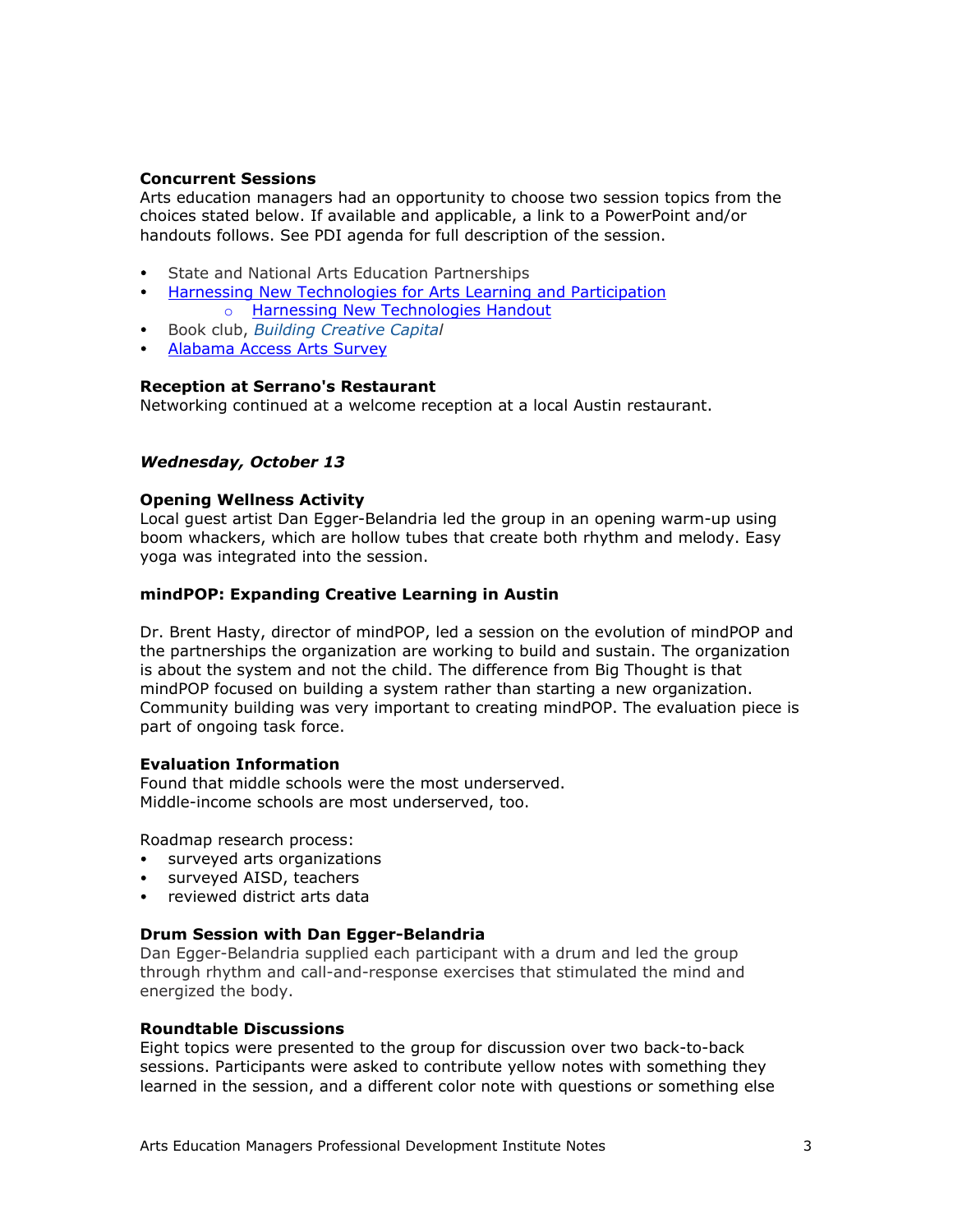they wanted to know on their session chart. Below are the notes comments for each topic.

## **Advocacy: Something you learned**

- State arts agencies can model effective advocacy without directly advocating themselves.
- Tennessee and Rhode Island offer strong advocacy models.
- The Kennedy Center offers an [Arts Education Advocacy Toolkit.](http://www.kennedy-center.org/education/kcaaen/resources/ArtsEducationAdvocacyToolkit.pdf)
- There is a difference between education, advocacy and lobbying.
- Have the self-confidence to walk in knowing the arts have value!
- Changing what is valued in education may require changing our country's underlying culture.
- Both reactive and proactive advocacy strategies are necessary.

## **Advocacy: Something you wondered, wanted to know, or questions**

- What is the ask? And whom should you be asking? Who can make what decision?
- How do we change the underlying culture of our country to value arts education?
- What education strategies are working across all school models?

## **Professional Development for Practitioners: Something you learned**

- Every state has challenges in getting the teaching artists interested in professional development.
- Provide incentive (travel) for teaching artists to attend professional development.
- Focus on adult learners learning as adults.
- Interesting—the diversity of ways to prepare teaching artists
- Other states are doing away with their rosters and finding alternatives. Should my state do this?
- Alternative of a searchable database versus a roster

## **Professional Development for Practitioners: Something you wondered, wanted to know, or questions**

- More information on a teaching artist certificate program like Pennsylvania's
- What other states offer a "teaching artist certificate program" or something along those lines?
- How to address issue of teaching artists not ready to be included on roster for professional development?
- Additional ways to leverage partners and existing learning communities in order to provide professional development
- How to create professional development that teaching artists are compelled to attend and put into practice?

## **Funding: Something you learned**

Creative partnering for funds

## **Funding: Something you wondered, wanted to know, or questions**

- What would Jimmy Buffet do?
- How do you get teachers to rally behind you to advocate for funding?

## **Data/Data Collection: Something you learned**

- Everyone seems to be grappling with similar questions/needs.
- Need for quantitative and qualitative data
- The playing field between the arts and other subjects is not even.
- Best research looks at both qualitative and quantitative data.

Arts Education Managers Professional Development Institute Notes 4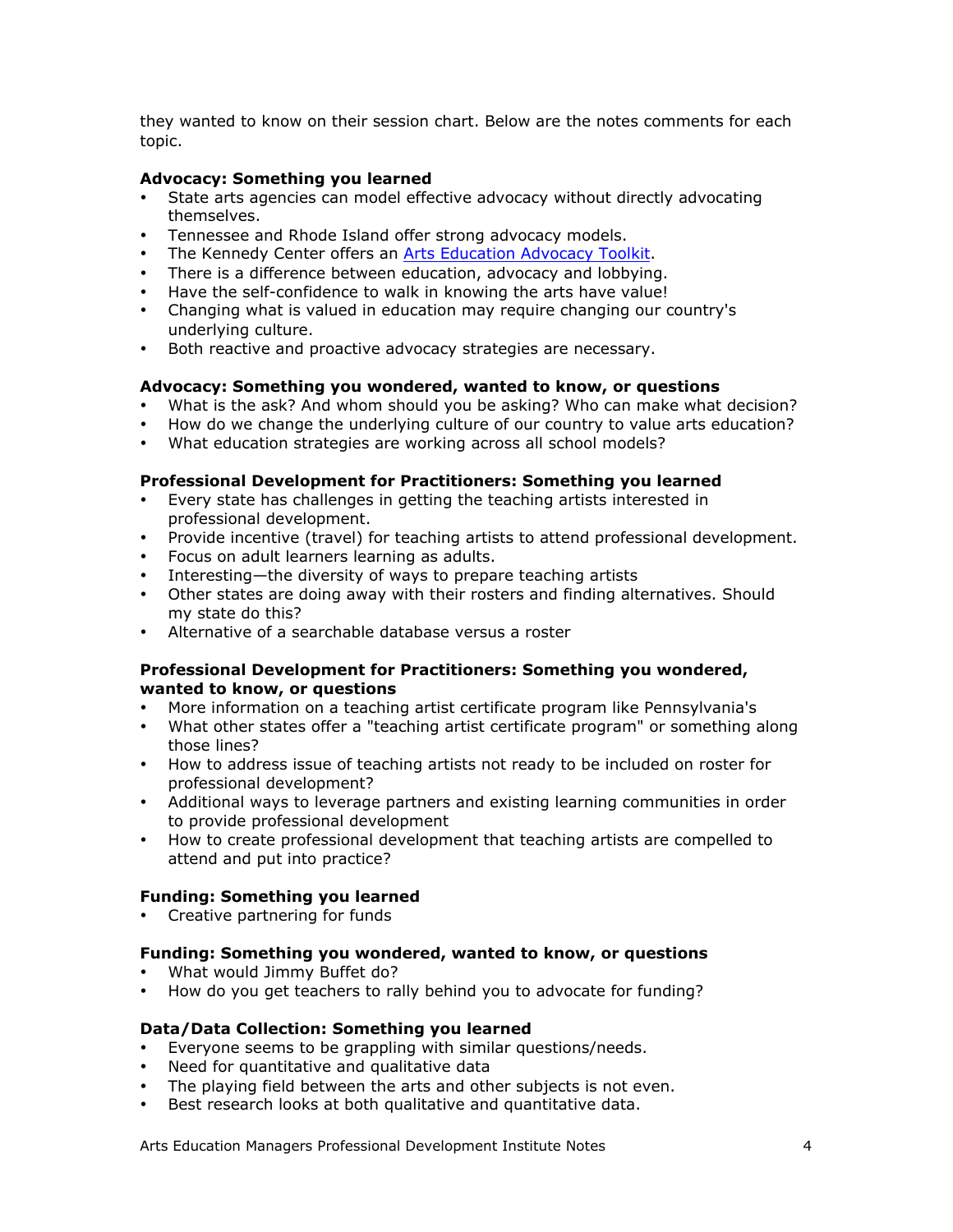- Interesting that although math is tested, there is no measure of impact of math achievement long-term. (E.g., is there a relationship between students who do well in math to number of successful engineers that we turn out?)
- Measuring access is not enough—qualitative data is needed to sway policymakers.
- Getting schools to complete surveys requires direct contact, relationship building.
- Reminding the field about statewide arts education surveys

## **Data/Data Collection: Something you wondered, wanted to know, or questions**

- How do we measure qualitatively? Quantitative and qualitative data measurement
- How can we track longitudinal study data to show impact of arts education?
- How do we measure impact of quality?
- Why doesn't everyone else (math, science, etc.) have to prove quality and impact?
- Can we assemble thinkers/experts in data collecting to determine what to measure that shows application of arts learning?
- How do arts councils support assessment professional development?
- What are ways to measure the effect of arts learning on students?

## **Grants/Grant Management: Something you learned**

- Individuals must meet certain criteria before they can be added to the roster: education, skill, etc.
- It's okay if a new program takes a couple of years to build up participation.
- I learned that new programs often take two years to become institutionalized.
- Affirmed the same issues; publicizing is an issue everywhere.
- Everyone has some challenges! No easy answers around teaching artist rosters!
- Not all states have residency grant programs!
- North Dakota Rocks! I will steal their media-based final report format.
- Programs in other states
- Media based/final report

## **Grants/Grant Management: Something you wondered, wanted to know, or questions**

- State artists in school residency models that are successful and could be used as models
- What are innovative ways to engage rural schools in new programs when face to face is not feasible?
- Question about decline in artist residencies in schools: wonder if happening in other places? And if any reasons have been identified?
- Maybe this (teaching artist rosters) should be explored nationally for examples of best practices around applications, criteria, funding, training, re-applications, etc.
- How does one support grant-writing capacity in schools that need it most?
- How to reduce the work involved in an essentially paper-pushing activity?
- Reconciling funding programs that may have the biggest impact versus funding programs that may have the biggest numbers
- Is this possible?
- What are folks' experiences with the CGO grant system? Good? Bad? What other on-line systems are state arts agencies using?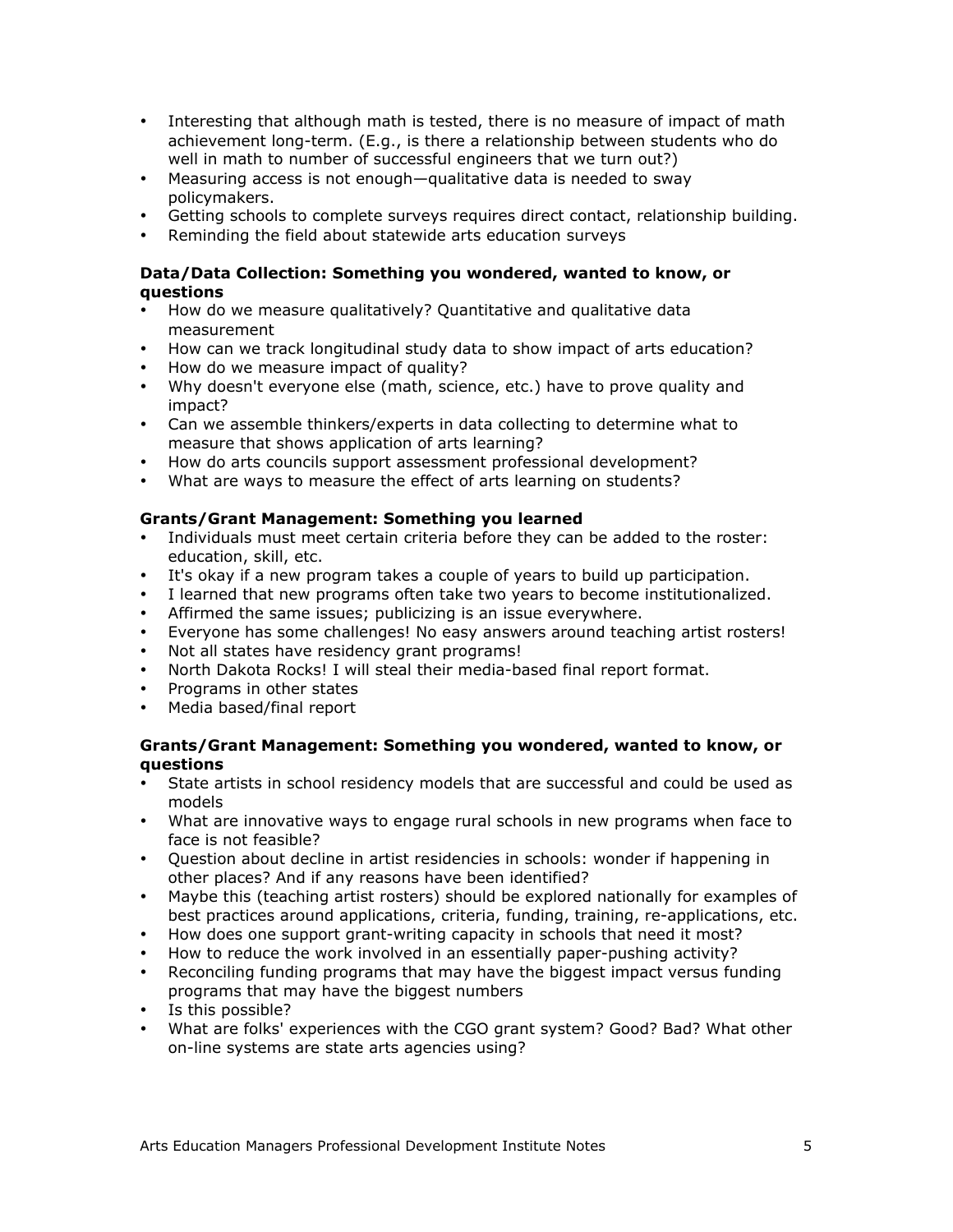## **Special Initiatives: Something you learned**

- I learned about how Rhode Island responded to the STEM to STEAM movement.
- How to handle schools submitting poems in a timely fashion for Poetry Out Loud.
- Arts and education managers are willing to come to the Virgin Islands to judge Poetry Out Loud! Yeah!
- I learned how to justify the Poetry Out Loud program to poets who argue investing in a program where students don't create original work. (Thanks Tatiana.)
- I got an idea for Poetry Out Loud to help with state managers.
- I learned I need to go to Louisiana to see what Bethany is up to with arts integration.
- Sherri Brown thinks there is a ground swell for education reform, creativity, and growing!
- Think outside the box when putting together your Education Leaders Institute (ELI) team.
- Legislators as jurors for Poetry Out Loud (rocks!)

## **Special Initiatives: Something you wondered, wanted to know, or questions**

- Any state using technology/webinars for Poetry Out Loud teacher workshops or the dissemination?
- How do we use technology to deliver some how-tos to teachers and students for Poetry Out Loud?
- How do we get national leaders who can drive the bus to education reform?
- How to inspire a national movement that influences the U.S. Department of Education?
- How do you make U.S. Department of Education more visionary? Is it impossible?
- So what's with Arne Duncan?
- Can ELI organize a way to move the remaining states through the program so it can progress to the next ELI phase?
- Need to know about education reform.
- Underlying assumption for reform: Are our schools really failing?
- Is Poetry Out Loud in danger of being discontinued?
- What is the post-ELI plan? ELI II?

## **Arts Education Management: Something you learned**

File for 10 minutes each morning before opening email!

## **Partnerships: Something you learned**

- Arizona is cracking (or is poised to crack) the nut of teacher prep programs.
- Collaborate with community colleges for arts/tech careers.
- That a shop class might turn into a \_\_\_\_\_ instrument repair/building class; and electrical class into a stagehand class
- That career tech education certified teachers have access to Perkins money
- Seek partnerships with community colleges instead of four-year institutions for career and technical education.
- Rural partnerships might be a good workshop for next year.
	- Montana Art Mobile
	- PA Live webcast
- Regional arts councils make good partners for rural environments.
- Live webcam of integrated 45-minute lessons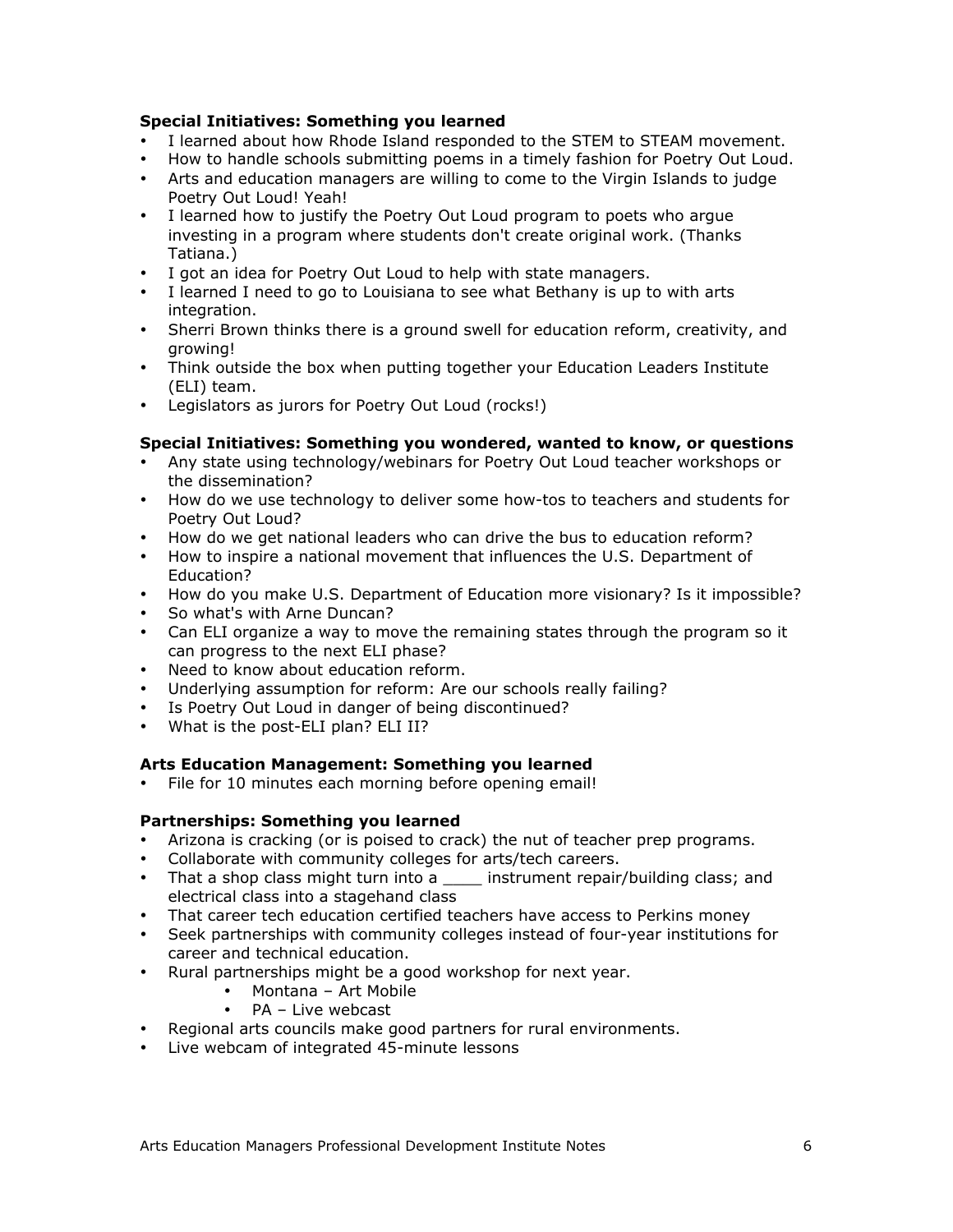## **Partnerships: Something you wondered, wanted to know, or questions**

- I need to know use of Perkins Fund (CTE); and use of Title I and other funding sources.
- Are web cameras an effective professional development strategy? Or way to train in arts integration?
- Would like to see a listing of various partnerships.
- How to get pre-service teachers to professional development? We offer for teachers.
- Has anyone achieved a formal relationship (e.g., memorandum of understanding, legislation) defining a partnership with your department of education?
- Succession planning that is not dependent on the *person* in the role.
- Ways to connect with other state departments.
- Has anyone been able to develop a sustainability plan to sustain partnerships after a key individual leaves a position?
- Gaining trust in partnerships with rural environments

### **Regional Meetings**

The arts education managers met with their respective regions for about an hour before departing back to the hotel.

### **Optional Networking and Wellness Activity: Dinner & Texas Two-Step Lesson at Broken Spoke**

A number of arts education managers participated in this activity where they had opportunity to network over dinner and then learn the Texas two-step.

### *Thursday, October 14*

### **Warm-up with Diana Green**

After breakfast, Diana Green (Alabama arts education manager) led a warm-up that included stretching and body isolations, and some partner work.

### **Reflection**

Tatiana Gant (Illinois arts education manager) led the group through a reflection exercise that incorporated visual arts.

### **Pecha Kucha**

Below are notes from the Pecha Kucha session. Check the NASAA website for the complete reports on these surveys and others. Se[e Statewide Arts Education Assessments.](http://www.westaf.org/pdfs/SAEA_5_26_10_web-1.pdf)

# **Missouri Arts Council – Julie Hale (arts education manager)**

[Arts Education Makes a Difference in Missouri Schools](http://www.nasaa-arts.org/Learning-Services/Past-Meetings/Assembly-2010-Proceedings/AE-Makes-a-Difference-in-MO-Schools.pdf)

**Washington State Arts Commission – Lisa Jaret (arts education manager)**

- This is their second [statewide survey.](http://www.arts.wa.gov/education/aeri.shtml)
- Three contracted partners and noncontracted partners
- 478 schools participated
	- o 37 out of 39 counties
- Rare for all four disciplines to be taught at each school.
- Although the survey covered a lo,; the Commission still didn't get to everything on their wish list.
- Successes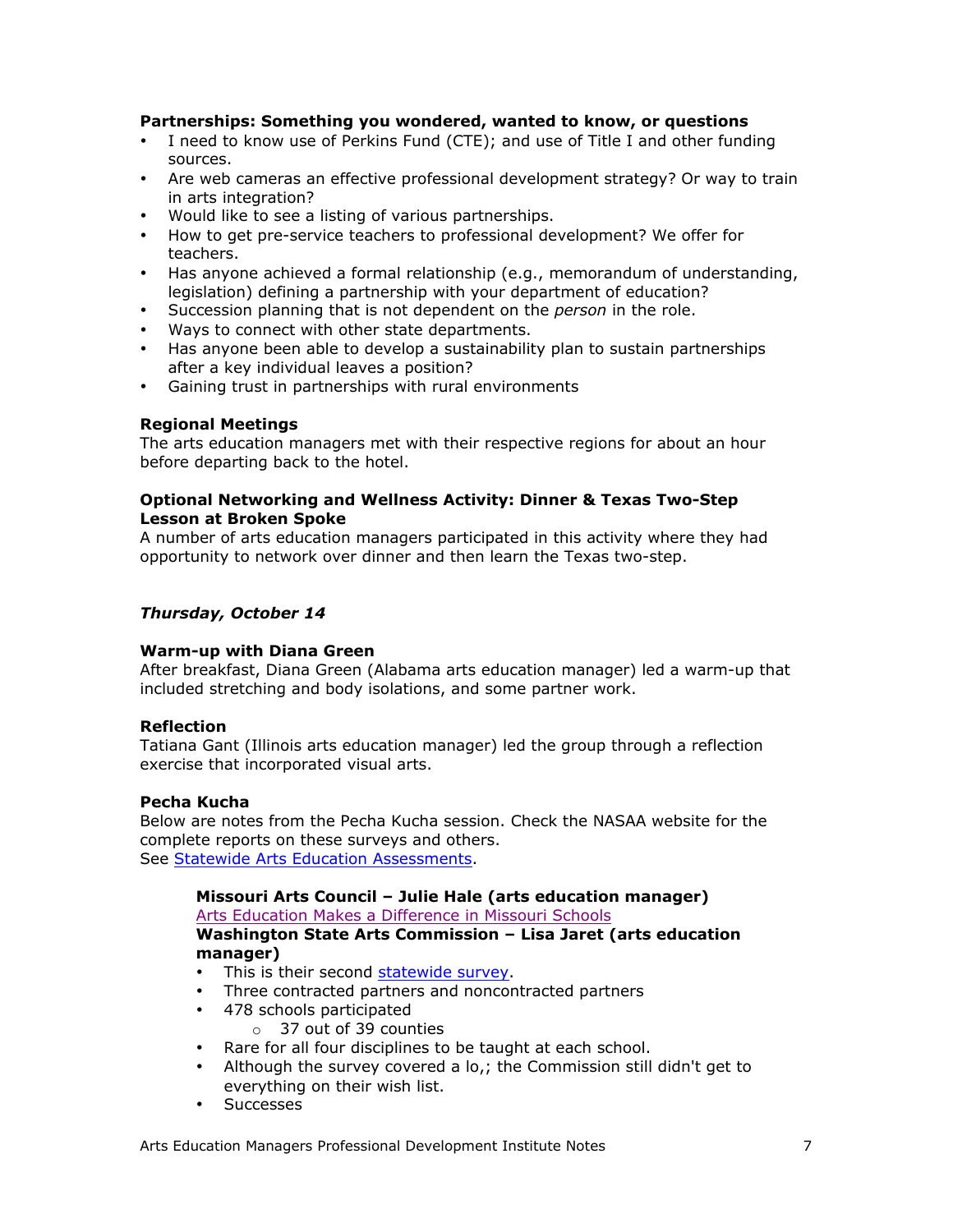- o Op-Ed piece in *The Seattle Times*
- o Community conversations
- o Invested in a grant writer
- o Used money from state, federal and private sources

### **Consortium: Idaho Commission on the Arts, Montana Arts Council, Utah Division of Arts and Museums, and Wyoming – Ruth Piispanen (Idaho arts education manager)**

- The states' economies are based on agriculture and ranching.
- The arts education directors decided to collaborate on a project, and worked with their respective state offices of instruction.
- They wanted a snapshot view of arts education in their states.
- On-line survey was done during the 2009-2010 school year.
- Goal was to obtain a sampling of more than 30%; Idaho was only state that fell short.
- In addition to pointing out things to work on, the survey results tell what they need to know more about.

### **Question from peers**

Do you plan to do surveys on regular basis? **Missouri**

Will follow-up with four middle schools.

### **Washington**

Hope to do one every three to five years; money and survey fatigue from principals.

### **Michigan**

As part of deal, asked superintendent to include it and fund it.

## **National Policy Panel**

Dr. Sarah Cunningham moderated a policy discussion on issues affecting arts education. The speakers included Connecticut Commission on Culture and Tourism Senior Program Manager, Arts in Education, Bonnie Koba; South Carolina Department of Education Education Associate for the Visual and Performing Arts R. Scot Hockman; and Arts Education Partnership (AEP) Director Sandra Ruppert. Ruppert participated in the conversation via Skype.

The session covered topics such as: the nature of policy, national perspectives, current policy agendas and application of policy to practice. Below are notes on the topics discussed.

National Perspectives

Sandra Ruppert

- Sandra discussed AEP's strategic plan. The purpose is to get a sense of how landscape changed, including state and local policy.
- Believes research, policy and practice are intertwined; and reinforce one another.
- New players that were not part of conversation in 1994; business community being a partner.
- Because education policy primarily happens at the state level, this is something that AEP gives attention to.
- How do you see state arts agencies in this conversation?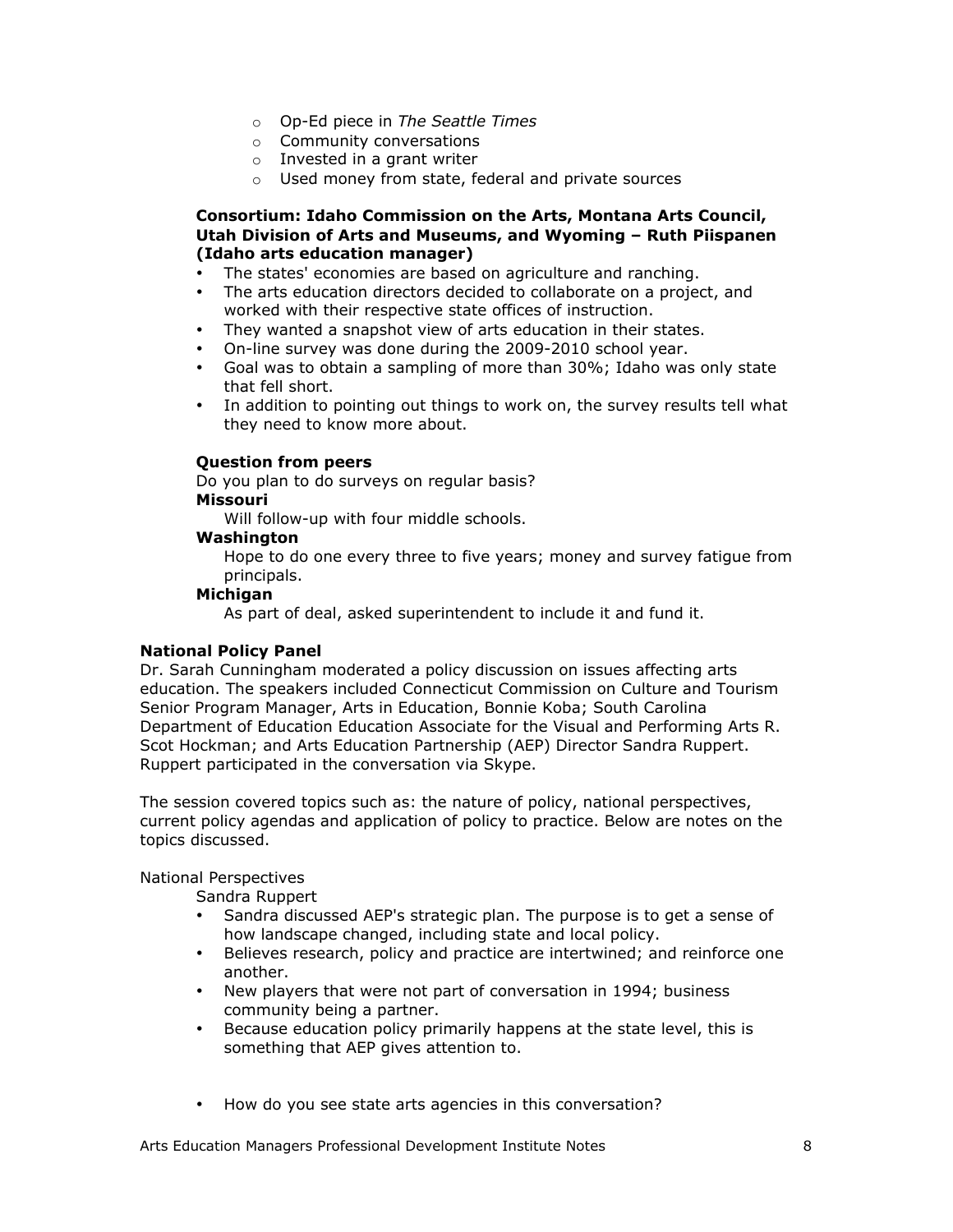- $\circ$  No Child Left Behind Act has tremendous impact on what happens in a state.
- $\circ$  SAAs have taken the lead of accepting the status of arts education in schools, and then communicated those findings to a larger audience.

Scot Hockman

21st-century skills: P21 website http://p21.org/

State Education Agency Directors of Arts Education is a P21 signatory.

- It was created for teachers to use.
- P21 skills map has themes and activities for student outcomes.
- Need to look at policies as benchmarks for success.

### Bonnie Koba

Common Core Standards

- Common Core Standards already are developed for math and English language arts; and should also be for the arts.
- Scot Hockman was key to making sure we were at the table when this discussion began with our national arts education peers.
- Arts education leaders are looking at reconceptualizing standards that were written in 1994.

Elementary and Secondary Education Act (ESEA) Blueprint for [Education] Reform

- It does include the arts as a core subject.
- Blueprint to help guide reauthorization of ESEA
	- o There was discussion about consolidation of grant programs, like model dissemination grants.
	- o There is additional funding for Race to the Top Project.
- So looking at how various programs support the arts.
- A lot of research is scattered: ArtsEd Search is project to try to consolidate the research.

What is the strategy as we work together?

Sandra: We have to be actively engaged in the conversations and pay attention to big ideas that are being piloted.

- ongoing conversation about standards
- teaching and teacher effectiveness: Arts for the most part are not a part of teacher preparedness.
- charter schools: Where do the arts fit in? Charter schools are not going away.
- school time: In- versus out-of-school time; extended day

Scot: Need to know about the policies that are out there. Ed Steps:

- developed by Council of Chief State School Officers (CCSSO)
- is an on-line program where you can register; collections of sample work in writing, problem solving, creativity and analyzing information, and global competence
- ongoing process so not completed
- hope the arts will become part of project

Sarah:

The NEA is working on arts assessment.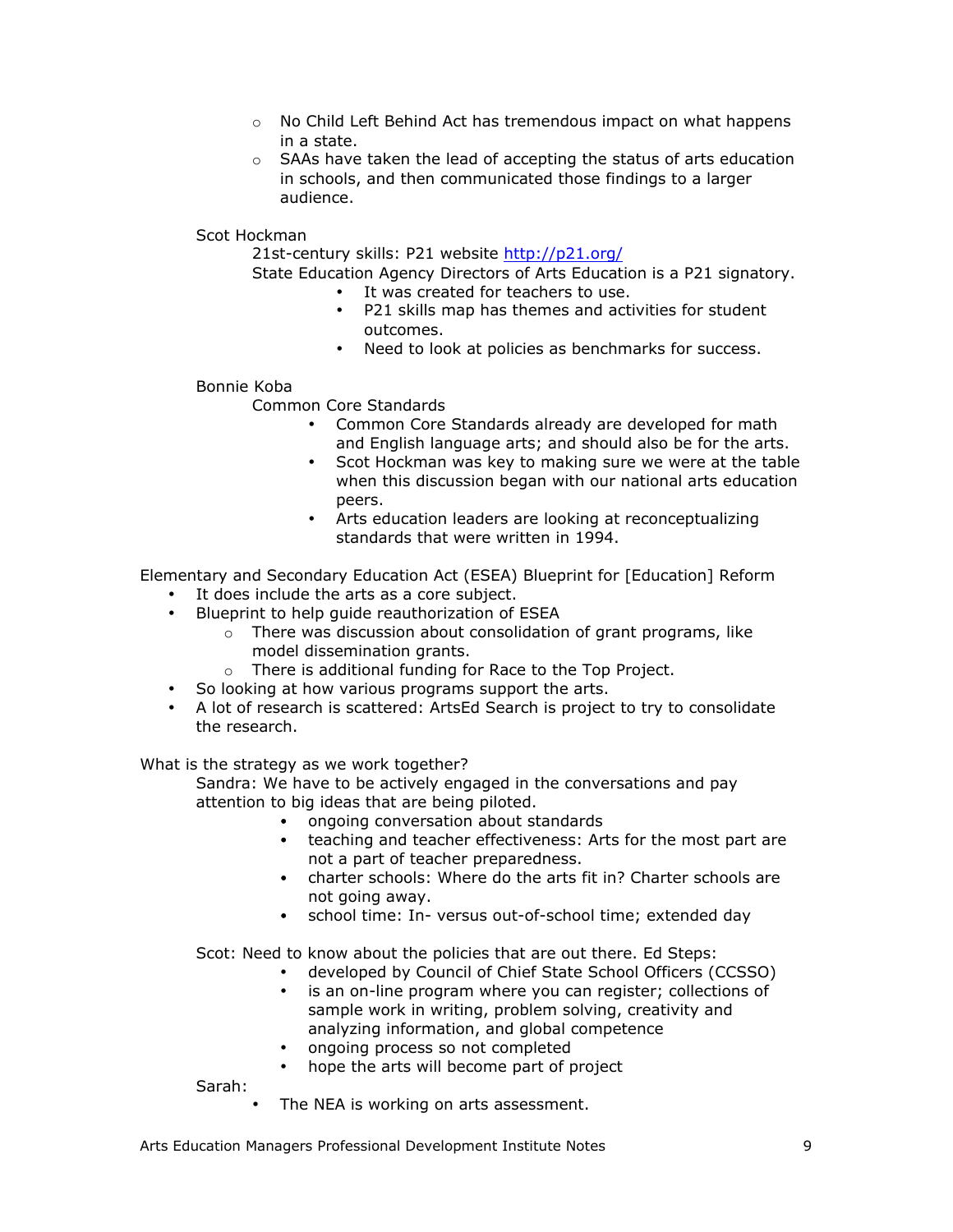• Organizations are doing it; and the people creating the assessment are you or your teaching artists, not a high-level researcher.

Sandra:

- There is a high dropout rate in U.S.: 1.3 million students who fail to graduate on time. But we know a thing or two about what keeps students in school; this is related to the relevance of our role. We need to make ourselves relevant in growing our own talent.
- There is a thread that connects the AEP forums. The complete AEP Denver Forum will be on-line.

Bonnie:

In developing the HOT School guidelines, Connecticut looked at time and space, and made sure superintendents followed the guidelines.

Scot:

- Policy allows us to showcase the arts.
- 9 ABC Project and South Carolina Department of Education Distinguished Arts Program: schools in South Carolina received funding from NEA and the state general assembly. It is because of funding and supportive administrations that they have been able to garner support.

Sandra:

- Discussion about merit pay
- There is an implementation problem in a lot states.
- Good outcome in Colorado's Harrison school districts: all 13 core areas are assessed in concrete ways; and the arts are one of 13 core areas.
- How did the arts get a seat at the table?

Summary of panel discussion main points:

- Think about working with district level leadership.
- It's valuable to establish rules and expectations for arts education.
- Establish ideals and models for the best; and then reward those models.
- Find ways to take the lead in education conversation.

Scot reminded the group that it starts with teachers; they have to be involved in renewal plans. Collaboration and communication should start at grassroots level. And Bonnie reminded the group to remember teaching artists inclusion.

In response to a question about science technology engineering, arts and math (STEAM), Sarah stated that Oklahoma's Creativity Project, Ohio and Colorado are states to investigate.

### *Saturday, October 16*

Using a **[Tuning Protocol](http://www.mcae.k12.mn.us/pdr/artfulteach.html)** format which arts education managers learned at last year's PDI, Linda Ehreth (North Dakota arts education manager) led the closing reflection, during which the group was asked to think about ideas and goals reviewed at the start of the PDI.

### **Evidence of Learning**

Arts education managers: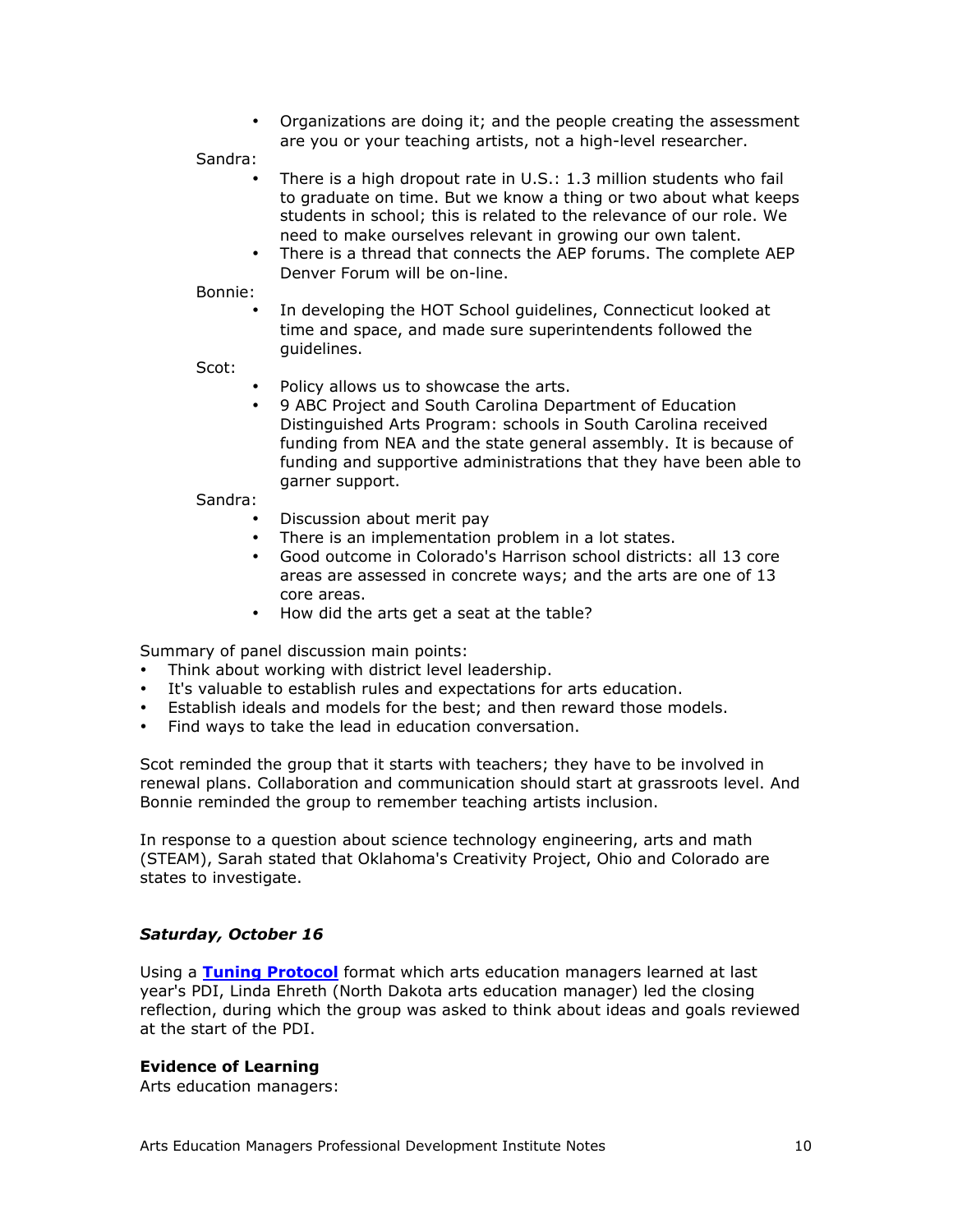- are able to name specific ways that this experience connects to their own work at whatever stage they are in their work;
- leave with a better understanding of the resources available to them and know who to contact for more information;
- participate fully in sessions, share knowledge and raise questions.

## **What Worked?**

- ❖ Lots of time to think about own issues and challenges and what's working. Appreciated the time to do this.
- \* Appreciated the roundtable discussions, like the opportunity to find out what's happening in other states.
- $\triangle$  Appreciated the wellness activities in the arts.
- Really enjoyed the roundtables on Wednesday. Felt like conversations could have continued through the evening. Really rich discussion.
- Roundtables based on subject were really helpful to me. A couple of sessions were really helpful: new technologies session and federal resources (Tom Birch). Lots of good information.
- $\bullet$  Appreciate everyone in the room. Wealth of information that I can tap into. Really useful information for Guam.
- \* Really enjoyed lots of time for short presentations with brief information.
- Really enjoyed roundtables and talking with managers about professional development opportunities.
- \* Agree with roundtables. Also liked breakfast tacos.
- ❖ Speed-dating activity was a great way to reconnect.
- Really enjoyed roundtables. Our discussion could have continued into the evening. Great chance to connect and get ideas from peers. This is why I come.
- ❖ Liked the physicality of all our wellness activities.
- \* Appreciated different group sessions. Like ways to deepen the work that we do (non-state arts agency person).
- \* Really liked the state data presentations.
- Appreciated Chuck and all the infusions of Austin.
- ❖ Appreciated Alex, Margaret and Deb and their presentation. Also appreciated that all tech worked.
- Appreciated Brent Hasty and using local resources.
- Great to find out already on-line learning I can use to build on.
- Appreciated Tatiana's reflection exercise. Wonderful "white space" time to settle out.
- Appreciated opportunity to talk with others about what's happening in their states.
- \* Liked early morning wellness activities; helped me focus.
- Really like the pecha kucha format. Our state is doing a survey. Really liked Tatiana's doodle. Really needed that moment to reflect. Could have used it a little earlier.
- \* Really liked the dancing lesson at Broken Spoke.
- Enjoyed camaraderie and feeling like I'm not drowning alone. Really appreciated the music and dancing. We have to keep this in our institutions for our children because it adds such a dimension, as well as higher test scores.
- $\div$  Really appreciated the young quest artists—quitarist reminds us of what we do and was energizing.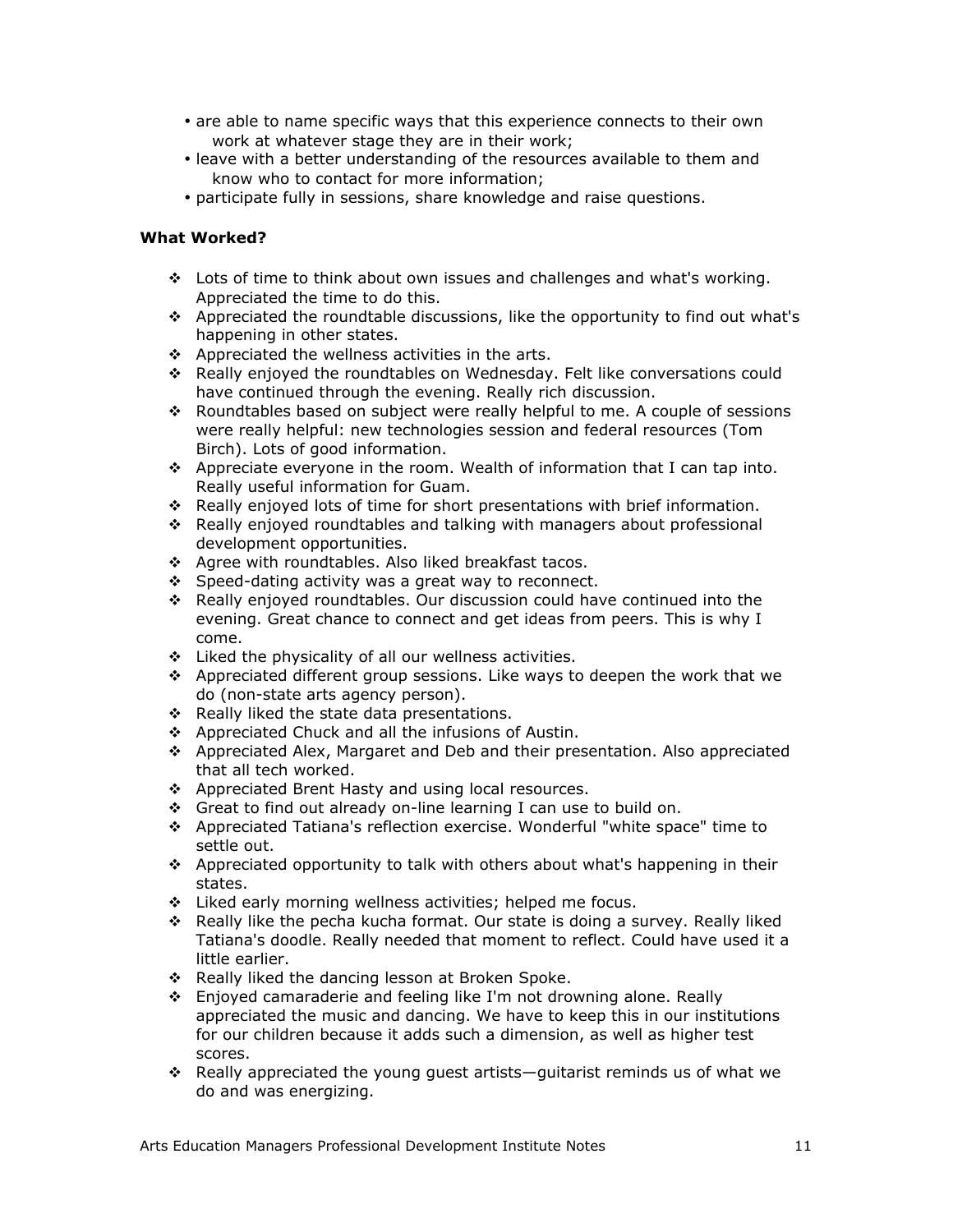- $\cdot$  We accomplished a nice balance between information, activities, networking time.
- \* This is one of the times that I'm going to go home with many, many ideas that I know I'll implement soon. I can target many things I can do.
- Agree with everyone—the doodling, roundtables, balance, physical activities, drumming (never done it before). Really appreciate national partners—Scot Hockman, Kennedy Center—good networking.
- Good balance between outside expertise and drawing on expertise of group. Also liked dancing.
- Agree with dancing—like the line dancing. Honor and respect local arts. Appreciate peers knowledge and skill sets. Overall design beautifully throughout. Appreciate attention to interactive listening, outside and peer expertise. Inspired to follow up on an idea--continue the learning through distance learning in some way.
- Agree with balance of outside and peer knowledge. Really appreciated that Tuesday night was an informal, unstructured event. Appreciated Tatiana's reflection.
- Liked the rhythm—whether it was drumming or receiving information. Kept me engaged.
- Liked that we were students and taken out of our comfort zone.
- Really enjoyed networking with colleagues—unstructured and informal. Got to know new people. Can take away things to implement right away. Well-paced conference. A lot of activities—enjoyed movement, dancing, culture, boom whackers (excellent artist).
- $\div$  Liked face time with regional peers and boom whackers.
- \* Amazed at diversity of arts education in the states.
- $\div$  mindPOP: stunned at extent of the work they've done and that they wanted feedback from us. What a terrific model. They went through a lot of work.
- $\cdot \cdot$  Pace was set well. Increased participation in many events. Appreciate collegial participation.
- \* Enjoyed sitting in on sessions and finding out issues across the country (Patricia Shaffer)
- National partners' interest in state arts agency arts education managers as an important constituent group for them (VSA arts, Kennedy Center, President's Committee on the Arts and the Humanities)
- Really appreciated designated time for regional meetings in the agenda.
- $\cdot$  Thanks for memorializing John; was carrying this with me and nice to have shared time.
- \* Appreciated arts education related sessions throughout the NASAA assembly. Gave us a through line even though we moved out of our PDI.
- $\div$  Loved the tech session that was part of main assembly; longer and more information; absolutely loved it.
- ❖ Appreciate efforts of Carmen and the AEAG.
- ◆ Participation from Nancy and Sandra Ruppert and Sarah Cunningham
- ❖ Appreciation to the NEA for their funding—stipends, speaker fees
- ❖ Efforts of Carmen Boston